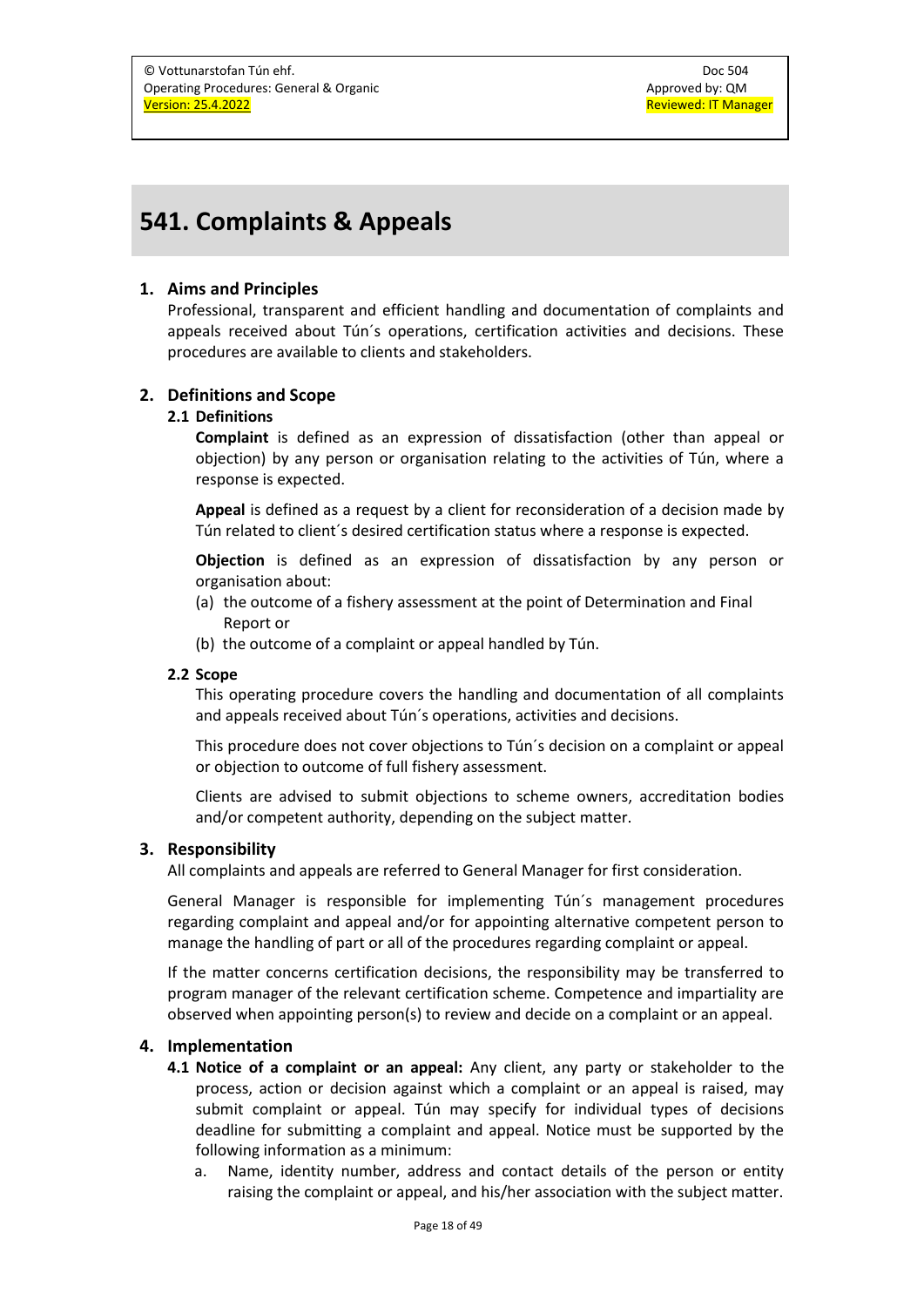- b. Sufficient details of the complaint or the appeal, i.e. the process or the decision against which either is raised, including any alleged errors or unfairness of that process or decision.
- c. Any new information that complainant or appellant considers material to the issue and why such information could be material to the result of the issue.
- **4.2 Review of a complaint or an appeal:** Tún documents the handling of complaints and appeals, from the point of receipt to final decision.
	- 1) Tún confirms whether a complaint or an appeal relates to Tún´s activities.
	- 2) Within 5 working days of receiving a complaint or an appeal, Tún acknowledges the receipt by letter to the complainant or appellant.
	- 3) Tún proposes a draft course of action to follow up on the complaint or the appeal, taking account of the need for further information, expertise and competence of staff.
	- 4) Within 10 working days of receiving a complaint or an appeal, Tún provides initial response to the complainant/appellant, outlining the proposed course of action to follow up on the complaint or the appeal.
	- 5) Tún provides evidence to the complainant or appellant if the handling of the complaint or the appeal requires the involvement of a third party, such as an owner of a certification scheme, an accreditation body or competent (public) authority.
	- 6) Tún keeps the complainant or appellant informed of the progress of the handling of the complaint or the appeal until the matter is closed.
- **4.3 Investigation and Reporting:** Tún investigates the complaint or the appeal and prepares a report to Tún´s management:
	- 1) The complaint or the appeal is investigated by a competent reviewer:
		- a) The complaint or the appeal and attached information
		- b) Tún records of the activity or decision against which the complaint or the appeal is raised.
		- c) Tún may, if necessary, request further information from a member of staff or the complainant/appellant. Such information shall be provided within 5 working days of such a request.
	- 2) The reviewer prepares a summary report to Tún summarizing the results of the evaluation of the complaint or the appeal, and specifying all actions proposed in response to the complaint or the appeal.
- **4.4 Decision and Target Time:** Tún makes a decision on the response to the complaint or appeal:
	- 1) The decision is made by the General Manager, or other competent Tún personnel or committee appointed by the General Manager, as appropriate to the subject matter.
	- 2) The target time for a decision from the date of a complaint or appeal is 30 days and the maximum time is 90 days. However, if the subject matter is also being considered through an objection process, the 90 days maximum may be extended until the objection process is completed.
	- 3) Tún gives formal notice of the outcome and end of the complaint and/or appeal process to the complainant/appellant within 5 working days of a decision.